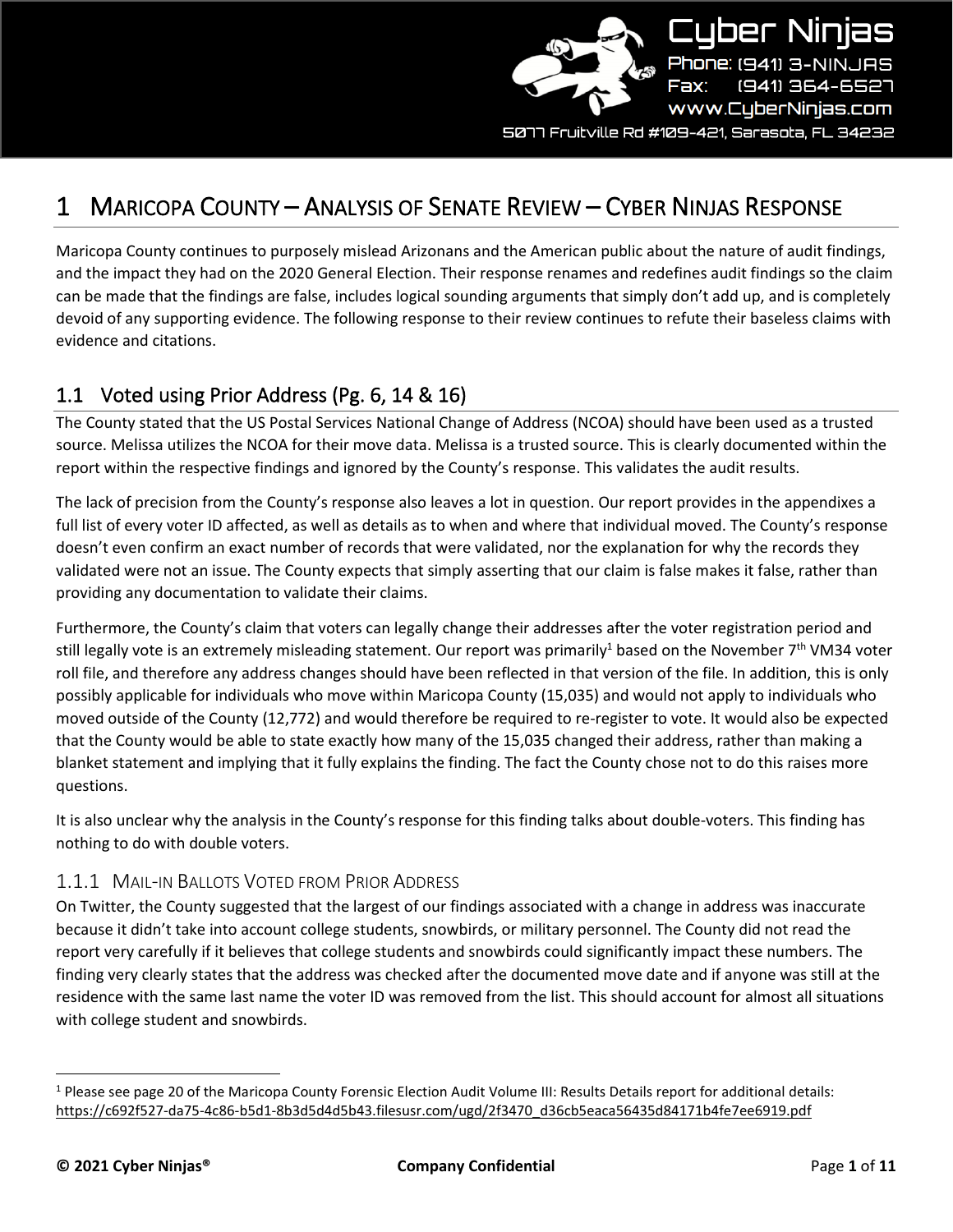The question of military personnel is potentially a legitimate partial answer. The voter rolls clearly delineate military personnel by specifying a military address, as well as frequently having eligibility for voting via the Uniformed and Overseas Citizens Absentee Voting Act (UOCAVA). While the former is less likely to impact the numbers for the same reasons as the college students and snowbirds; UOCAVA eligible voters can vote via email, fax, or a portal in addition to via mail and it shows up as a mail-in vote. As a result, they would not necessarily have to have access to their prior residence address to receive their ballot in order to cast a mail-in-ballot. Running the 23,344 voter IDs who voted via mail-in ballots even though they had moved against a list of UOCAVA eligible voters finds 1,344 UOCAVA voters. This means the proper count for the first finding in our report should be an even 22,000.

### 1.2 More Early Ballots Returned by Voters Than Received

The numbers simply do not support the County's claim that the curing of ballots would result in a second scanning of the envelope, and therefore a second EV33 entry for a received ballot. This is a soundbite, not an explanation.

The 9,041 voter IDs that had more EV33 returned ballot entries than EV32 sent ballots, and the individual voted via mail was provided to Dr. Shiva to see if there was any correlation between these voter IDs and the prevalence of more than one scanned envelop. Only 2,138 of these voter IDs had more than one scanned ballot. If the County's explanation properly accounted for this issue, then there should be a one-for-one match with multiple scanned ballots for all 9,041 voter IDs. This simply cannot explain the issue when only 24% of the 9,041 had multiple envelop image scans.

# 1.3 Voters That Potentially Voted in Multiple Counties

It does not appear the County read the report carefully. The finding is extremely clear that the list of identified individuals should be validated further as name and birthdate overlaps can occur and be shared by different people. The County has access to full social security numbers and driver's license numbers. The audit does not. It is not uncommon nor improper for an audit to find things that require additional investigation, and we look forward to the Attorney General's review of this finding rather than the County's cursory dismissal of this issue as a "Faulty Claim".

Had the County taken this finding seriously their reply could have shown a good faith effort to validate the finding and indicate the quantity validated and the reasons why they were not valid. Without any numbers or evidence, it can only be assumed that the County completely dismissed this, as stated, as a "Faulty Claim".

NOTE: The County renamed this finding in their response to take out the word "Potentially" so it could be listed as a faulty claim, rather than recognized the validity of the finding.

# 1.4 Official Results Does Not Match Who Voted

This finding is accurate as written. The Official Results from the Canvass do not match the list of voters in the VM55 file. The County attempted to conceal this flaw by renaming this finding in their response to "Official Results Don't Include All Voters" for the sole purpose of falsely discrediting the claim. Their explanation states that protected voters are not included in the VM55 file and therefore there is a discrepancy. This does not explain the issued raised by the audit team; the fact the County couldn't reply with a precise number of protected voters who voted in the election that matches the outlined discrepancy shows that their response is not accurate and willingness to address flaws in their system is nonexistent.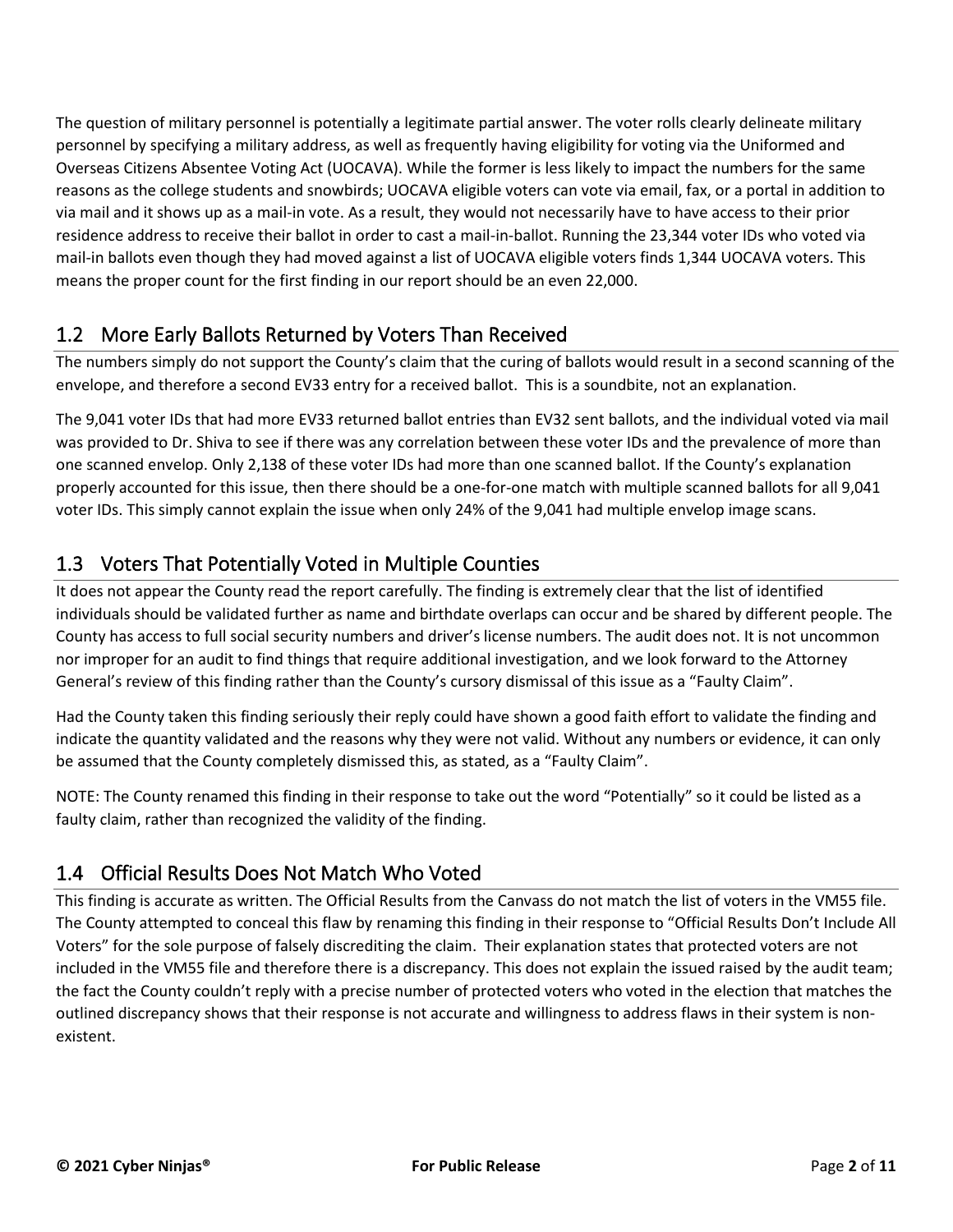Furthermore, several weeks before the hearing the Senate attorney reached out to the County to request an explanation for this so that it could be ensured that the audit report was as accurate as possible. The County ignored the request for weeks and then replied to the request the night before the hearing with the details about the protected voters list. To ensure the accuracy of our audit despite the County's willful lack of cooperation, we both discussed this possible explanation in the hearing and included disclaimers in the report for findings that would be invalid if this information was true.

# 1.5 More Duplicate Ballots than Original

The County's response is extremely misleading and does not respond to any of the specific details outlined within the audit report. In the case cited by the County, Ward vs. Jackson, only 1,626 ballots were reviewed, while the audit reviewed all of the duplicated ballots<sup>2</sup>. The "spilled box of UOCAVA ballots" referenced in the County's response was not a box, but a stack of 20. That stack of 20 slide onto the ground in a manner that even maintained the order of the ballots; and was promptly picked up and put back in the box. This occurred within the contained space of the Senate's special ballot coral under the direct view of Ken Bennett and the Secretary of State observer, Ken. This doesn't account for anything close to the discrepancies detected by the audit.

Furthermore, the "detailed records" provided by the County for duplicate ballots were shown by the audit to be incorrect and full of mislabeling and other errors as documented in the report. Detailed records are only useful if they're correctly recorded.

## 1.6 EMS Database & Logs Purged, Files Deleted

The County's response to the purged and deleted data and files shows they do not know what is going on within their Election Management System (EMS), and that they didn't carefully read the subpoena. Not only are many of the items that were deleted specifically listed in the original subpoena, and therefore a request for an archive or backup wouldn't be needed; but the dates and timelines in their response to the audit report and on Twitter is not supported by the dates in the logs on the machines. Furthermore, what was done for the November 2020 general election does not match any past elections found on the EMS Server; countering any arguments that the purging and deletion of files is "standard procedure", and the over 2 terabytes of free storage on the device counters any arguments it had to be done for space. These arguments are handled in the following sections but show clear evidence that data that should have been protected by the subpoena was instead destroyed.

### 1.6.1 FALSE COUNTY CLAIM: THE SENATE NEEDED TO SUBPOENA BACKUPS OR ARCHIVES

The Senate did not need to subpoena backups or archives. All disputed items were clearly outlined within the Senate, this is nothing more than an attempt to misdirect and mislead. The original subpoena<sup>3</sup> item #4 clearly requests the "November 2020 general election in Maricopa County, Arizona", "Election Log Files" and "any other election files and logs", and it goes on to list "any other election files or logs" associated with the "Tabulators", "Result Pair Resolution", "Result Files", and "SQL Database Files". DVD result files and SQL database files are among the list of items deleted.

 $\overline{2}$ 

[https://recorder.maricopa.gov/justthefacts/courtcases/7%20Ward%20v.%20Jackson%20\(AZ%20Supreme%20Court\)/Ward%20v.%2](https://recorder.maricopa.gov/justthefacts/courtcases/7%20Ward%20v.%20Jackson%20(AZ%20Supreme%20Court)/Ward%20v.%20Jackson%20APPEAL%20-%202020.12.08%20DECISION%20ORDER%20(Ward%20v.%20Jackson,%20Ariz.%20S.%20Ct.).pdf) [0Jackson%20APPEAL%20-%202020.12.08%20DECISION%20ORDER%20\(Ward%20v.%20Jackson,%20Ariz.%20S.%20Ct.\).pdf](https://recorder.maricopa.gov/justthefacts/courtcases/7%20Ward%20v.%20Jackson%20(AZ%20Supreme%20Court)/Ward%20v.%20Jackson%20APPEAL%20-%202020.12.08%20DECISION%20ORDER%20(Ward%20v.%20Jackson,%20Ariz.%20S.%20Ct.).pdf) (pg. 4)

<sup>3</sup> <https://www.scribd.com/document/531671852/SUBPOENA-January-12-2021-NEW-Senate-Sub-to-Maricopa-County>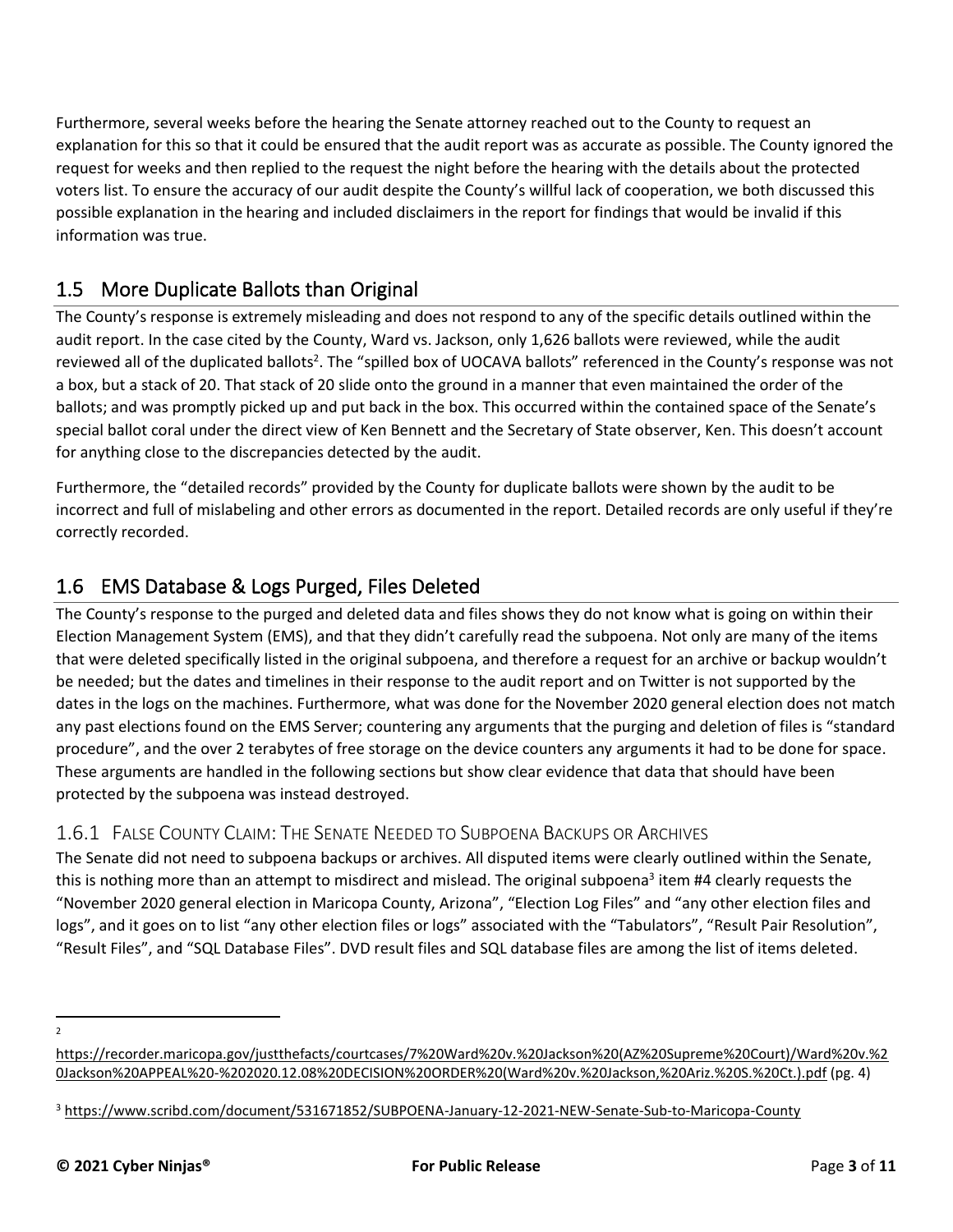In addition, at the point where the SQL Database was purged of all data associated with the results of the November 2020 general election and later filled with audit data from ProV&V, it no longer would be a file reflective of the "November 2020 general election"; but would be a file that represented the ProV&V "audit". This would mean it would not meet the requirement from the subpoena for the SQL Database files associated with the election.

Furthermore, the original subpoena<sup>4</sup> item #7 clearly requests the "November 2020 general election in Maricopa County, Arizona", all "Windows Server & Desktop" "Windows event logs and Access logs". The Security event logs were not provided separately for any of the systems; even though this is the definition of what an "Access Log" is for a "Windows Server & Desktop". Since these logs were rolled over prior to us receiving the machine, they no longer covered the subpoenaed period of time.

### 1.6.2 FALSE COUNTY CLAIM: STANDARD ARCHIVAL STEPS WERE TAKEN ON FEBRUARY 2<sup>ND</sup>.

The Results Tallying and Reporting (RTR) logs clearly show that all database data as well as files in the NAS directory were purged and deleted on February 1<sup>st</sup>. The action was started at 5:14:47 pm and finished at 5:20:00 pm. If any backups or archives were conducted on February  $2^{nd}$ , the data was already deleted.

| userRelatedInfo | executedCommand                                                                                                                                                            | operation Timestamp     |
|-----------------|----------------------------------------------------------------------------------------------------------------------------------------------------------------------------|-------------------------|
| <b>RTRAdmin</b> | User initiates the OnPurgeResults activity                                                                                                                                 | 2021-02-01 17:14:47.363 |
| <b>RTRAdmin</b> | PurgeResultsCommand (execution duration: 76478ms):All result files from database were deleted.                                                                             | 2021-02-01 17:16:27 810 |
| <b>RTRAdmin</b> | PurgeResultsCommand (execution duration: 288779ms):The result files database, result files and images from NAS were deleted. Purging of results has finished successfully. | 2021-02-01 17:20:00.097 |

If it was normal to purge data as can be seen in the finding in the audit report, it would be expected that this would be true for every other election on the EMS Server. However, as can be seen in the screenshots below the data is still present for other past elections. Since the drive had more than 2 terabytes of free space available there was no technical reason to delete the data before the two audits hired by Maricopa County. In fact, it begs to question what the auditors had to audit if there were no election results when ProV&V arrived on Feb 2<sup>nd</sup>.

<sup>4</sup> <https://www.scribd.com/document/531671852/SUBPOENA-January-12-2021-NEW-Senate-Sub-to-Maricopa-County>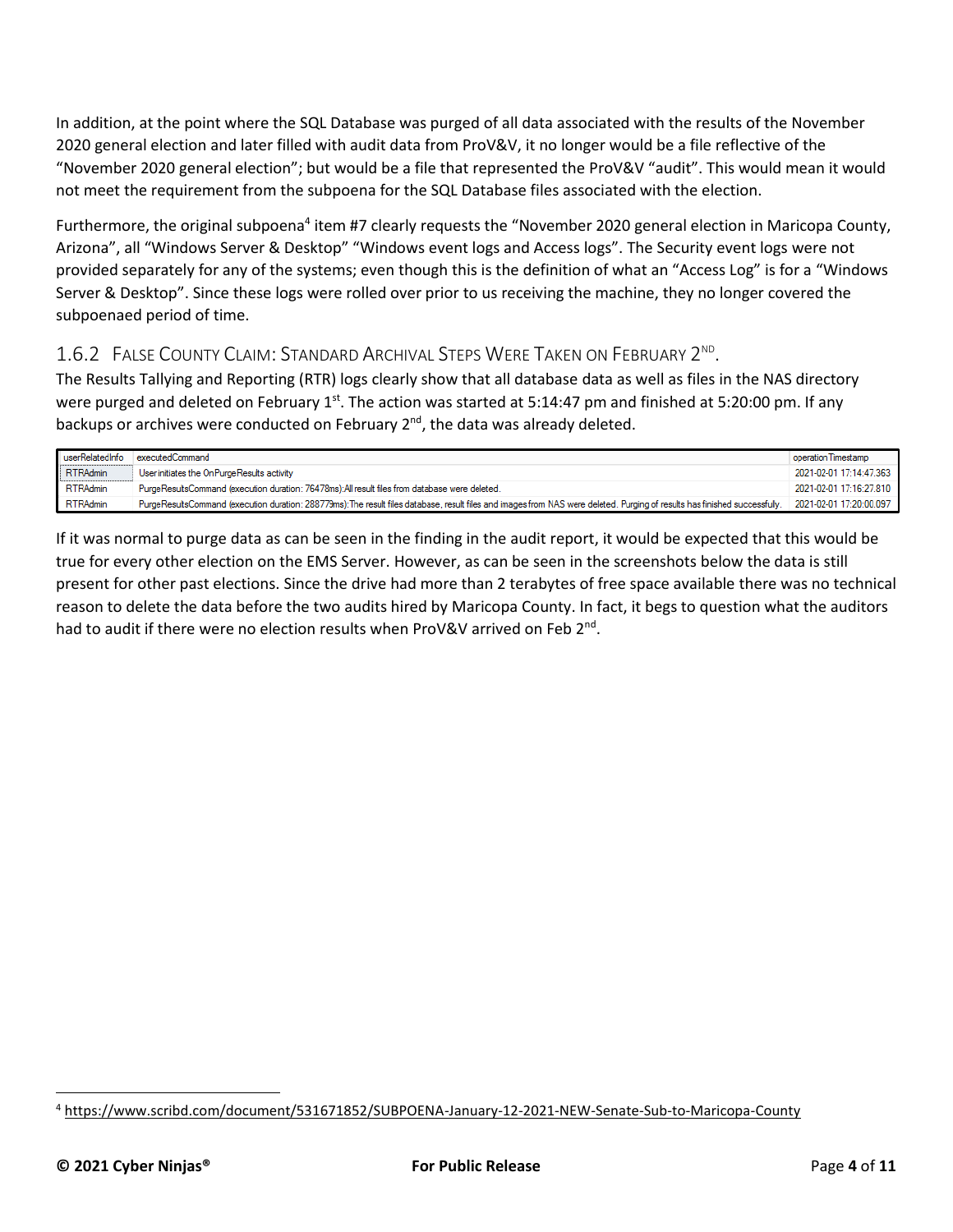|            | <b>EMS Results Tally and Reporting</b>      |                                                                                                                                            |                                                                               |                                                    |                                                    |                                                                                                                                                      | $\overline{\phantom{a}}$                                                      | $\Box$<br>$\times$ |
|------------|---------------------------------------------|--------------------------------------------------------------------------------------------------------------------------------------------|-------------------------------------------------------------------------------|----------------------------------------------------|----------------------------------------------------|------------------------------------------------------------------------------------------------------------------------------------------------------|-------------------------------------------------------------------------------|--------------------|
|            | Election Project Settings Actions Help      |                                                                                                                                            |                                                                               |                                                    |                                                    |                                                                                                                                                      |                                                                               |                    |
|            | <b>Export</b> Gill Configure Results Export |                                                                                                                                            |                                                                               |                                                    |                                                    |                                                                                                                                                      |                                                                               |                    |
|            |                                             | <b>Election Summary Report</b>                                                                                                             |                                                                               |                                                    |                                                    |                                                                                                                                                      |                                                                               |                    |
| Navigation | General                                     | Parameters                                                                                                                                 |                                                                               |                                                    | $\mathbb{N}$ 4 1                                   | of $1$ $\triangleright$ $\triangleright$ $\mid$ $\Leftarrow$ $\otimes$ $\circledcirc$ $\Rightarrow$ $\Box$ $\Box$ $\Box$ $\Box$ $\Box$ $\vdash$ 100% | Find   Next<br>$\bullet$                                                      |                    |
|            |                                             | Report Title:                                                                                                                              |                                                                               |                                                    | Page: 1 of                                         |                                                                                                                                                      | 10/11/2021 12:44:42 PM                                                        |                    |
|            | <b>Tabulators</b>                           |                                                                                                                                            |                                                                               | Standard Title                                     |                                                    |                                                                                                                                                      |                                                                               |                    |
|            |                                             |                                                                                                                                            |                                                                               | Report Filters                                     |                                                    | <b>Election Summary Report</b>                                                                                                                       |                                                                               |                    |
|            | Result Pair Resolution                      |                                                                                                                                            |                                                                               |                                                    |                                                    | <b>General Election</b>                                                                                                                              |                                                                               |                    |
|            | Result Files                                |                                                                                                                                            |                                                                               |                                                    |                                                    |                                                                                                                                                      | ElectionWide                                                                  |                    |
|            |                                             | <b>Contest Statistics</b><br>□ Vote For<br>Times Cast                                                                                      | <b>Candidate Statistics</b><br><b>□</b> Party Affliation<br>Highlight Winners | Split By:<br>(a) None                              |                                                    | November 05, 2019                                                                                                                                    |                                                                               |                    |
|            | RTM Logs                                    | $\boxtimes$ X of Y<br><b>Undervotes</b>                                                                                                    | Cross-Endorse Totals Only   Unresolved Write-in                               | ◯ Tabulator                                        |                                                    |                                                                                                                                                      |                                                                               |                    |
|            |                                             | $\Box$ Overvotes<br>Registration and Turnout                                                                                               | $\boxed{\smile}$ Count unresolved write-ins as undervotes                     | $\bigcirc$ Batch                                   |                                                    |                                                                                                                                                      | Summary for: All Contests, All Districts, All Tabulators, All Counting Groups |                    |
|            | anked Profiles                              | Combine Overvotes and Undervotes as "Blanks"<br>Double Votes                                                                               | Write-In<br>Percentages By:                                                   |                                                    |                                                    |                                                                                                                                                      |                                                                               |                    |
|            |                                             | Total Votes                                                                                                                                | $\odot$ None<br>◉ None<br>$\bigcirc$ Combine<br>◯ Votes Cast                  | Sort Candidates By:                                | Precincts Reported: 0 of 4 (0.00%)                 |                                                                                                                                                      |                                                                               |                    |
|            | <b>Ranked Contests</b>                      | Counting Group Totals Only                                                                                                                 | $\bigcap$ Split<br>◯ Ballots Cast                                             | C Global Order                                     | Registered Voters: 11,888 of 39,341 (30.22%)       |                                                                                                                                                      |                                                                               |                    |
|            |                                             | Writein Overrides                                                                                                                          |                                                                               | $\bigcirc$ Votes                                   | Ballots Cast: 11,888                               |                                                                                                                                                      |                                                                               |                    |
|            | Export                                      | <b>Filters</b>                                                                                                                             |                                                                               |                                                    |                                                    |                                                                                                                                                      |                                                                               |                    |
|            | Reports                                     | Contests:                                                                                                                                  | ● Districts: ● Precincts:                                                     | Poling Location:                                   | Madison ESD #38 - Question 1 (Vote for 1)          |                                                                                                                                                      |                                                                               |                    |
|            |                                             |                                                                                                                                            |                                                                               | $\mathbf{v}$<br><al></al>                          | Precincts Reported: 0 of 4 (0.00%)                 |                                                                                                                                                      |                                                                               |                    |
|            | <b>Basic</b>                                |                                                                                                                                            |                                                                               | Tabulator:                                         |                                                    | Total                                                                                                                                                |                                                                               |                    |
|            |                                             | Madison ESD #38 - Question 1<br>Madison ESD #38 - Question 2                                                                               | ElectionWide<br>Madison                                                       |                                                    | <b>Times Cast</b>                                  | 11,888 / 39,341 30.22%                                                                                                                               |                                                                               |                    |
|            | Election Summary Report                     |                                                                                                                                            |                                                                               | <b>●</b> Select Al ● Filter                        | Candidate                                          | Party<br>Total                                                                                                                                       |                                                                               |                    |
|            |                                             |                                                                                                                                            |                                                                               | HPro 1<br>HPro 2                                   | <b>BOND APPROVAL, YES</b>                          | 7,431                                                                                                                                                |                                                                               |                    |
|            | Statement Of Votes Cast                     |                                                                                                                                            |                                                                               | Canon 1<br>Canon 2                                 | <b>BOND APPROVAL NO</b><br><b>Total Votes</b>      | 4,225<br>11,656                                                                                                                                      |                                                                               |                    |
|            |                                             |                                                                                                                                            |                                                                               | Canon 3<br>Canon 4                                 |                                                    | Total                                                                                                                                                |                                                                               |                    |
|            | Cards Cast Report                           |                                                                                                                                            |                                                                               | <b>ICX All Precincts</b><br>ICP <sub>1</sub>       | <b>Unresolved Write-In</b>                         | $\bullet$                                                                                                                                            |                                                                               |                    |
|            |                                             |                                                                                                                                            |                                                                               | $\left  \frac{\text{ICP 2}}{\text{ICP 3}} \right $ |                                                    |                                                                                                                                                      |                                                                               |                    |
|            | RCV Report                                  |                                                                                                                                            |                                                                               |                                                    | Madison ESD #38 - Question 2 (Vote for 1)          |                                                                                                                                                      |                                                                               |                    |
|            |                                             |                                                                                                                                            |                                                                               |                                                    | Precincts Reported: 0 of 4 (0.00%)                 |                                                                                                                                                      |                                                                               |                    |
|            | Results Pair Report                         |                                                                                                                                            |                                                                               | Counting Group:<br><b>D</b> Ballot By Mail         |                                                    | Total                                                                                                                                                |                                                                               |                    |
|            |                                             |                                                                                                                                            |                                                                               |                                                    | <b>Times Cast</b>                                  | 11,888 / 39,341 30.22%                                                                                                                               |                                                                               |                    |
|            |                                             |                                                                                                                                            |                                                                               |                                                    | Candidate                                          | Party<br>Total                                                                                                                                       |                                                                               |                    |
|            |                                             |                                                                                                                                            |                                                                               |                                                    | <b>BUDGET OVERRIDE</b><br><b>CONTINUATION, YES</b> | 6,022                                                                                                                                                |                                                                               |                    |
|            |                                             | <b>Report Profiles</b><br>No report profile applied                                                                                        |                                                                               | Create Report<br>$\Box$ Default                    | <b>BUDGET OVERRIDE</b>                             | 4,056                                                                                                                                                |                                                                               |                    |
|            |                                             |                                                                                                                                            |                                                                               |                                                    | CONTINUATION, NO<br><b>Total Votes</b>             |                                                                                                                                                      |                                                                               |                    |
|            |                                             |                                                                                                                                            |                                                                               |                                                    |                                                    | 10,078                                                                                                                                               |                                                                               |                    |
|            |                                             |                                                                                                                                            |                                                                               |                                                    | <b>Unresolved Write-In</b>                         | Total<br>$\bullet$                                                                                                                                   |                                                                               |                    |
|            |                                             |                                                                                                                                            |                                                                               |                                                    |                                                    |                                                                                                                                                      |                                                                               |                    |
|            |                                             | Modify <b>Delete D</b> Export<br><b>Add</b>                                                                                                |                                                                               | V Apply<br><b>X</b> Reset                          |                                                    |                                                                                                                                                      |                                                                               |                    |
|            |                                             |                                                                                                                                            |                                                                               |                                                    |                                                    |                                                                                                                                                      |                                                                               |                    |
| ø.         |                                             |                                                                                                                                            |                                                                               |                                                    |                                                    |                                                                                                                                                      |                                                                               |                    |
|            |                                             |                                                                                                                                            |                                                                               |                                                    |                                                    |                                                                                                                                                      |                                                                               |                    |
|            |                                             | Active Election Project Name: 20191105 Madison Election   Status: Ready for Elections   User Name: RTRAdmin   User Role: RTR Administrator |                                                                               |                                                    |                                                    |                                                                                                                                                      |                                                                               |                    |

*Figure 1 - Election Results for the 2019 Madison Election. These numbers match the Official Results on the Recorder's Site.*

|            | <b>EMS Results Tally and Reporting</b>             |                                                                                                                                   |                                                 |                                                                  |                                 |                                                         |                          |                         |                             |                 | $\sim$                | $\sigma$<br>$\times$ |
|------------|----------------------------------------------------|-----------------------------------------------------------------------------------------------------------------------------------|-------------------------------------------------|------------------------------------------------------------------|---------------------------------|---------------------------------------------------------|--------------------------|-------------------------|-----------------------------|-----------------|-----------------------|----------------------|
|            | Election Project Settings Actions Help             |                                                                                                                                   |                                                 |                                                                  |                                 |                                                         |                          |                         |                             |                 |                       |                      |
|            | Start Results Export [77] Configure Results Export |                                                                                                                                   |                                                 |                                                                  |                                 |                                                         |                          |                         |                             |                 |                       |                      |
| Navigation |                                                    | <b>Election Summary Report</b>                                                                                                    |                                                 |                                                                  |                                 |                                                         |                          |                         |                             |                 |                       |                      |
|            | General                                            | Parameters                                                                                                                        |                                                 |                                                                  | $\vert A \vert \vert A \vert$ 1 | of 88 ▶ N   ← ⑧ ⑤   曲 圓 山 m +   100%                    |                          |                         | $\star$                     | Find   Next     |                       |                      |
|            |                                                    | Report Title:                                                                                                                     |                                                 |                                                                  | Page: 1 of 88                   |                                                         |                          |                         |                             |                 | 10/11/2021 1:29:33 PM |                      |
|            | <b>Tabulators</b>                                  | <b>UNOFFICIAL COMBINED RESULTS</b>                                                                                                |                                                 | Standard Title                                                   |                                 |                                                         |                          |                         |                             |                 |                       |                      |
|            |                                                    | Primary Election<br>Maricopa County                                                                                               |                                                 | Report Filters                                                   |                                 |                                                         |                          |                         | UNOFFICIAL COMBINED RESULTS |                 |                       |                      |
|            | <b>Result Pair Resolution</b>                      | August 4, 2020                                                                                                                    |                                                 |                                                                  |                                 |                                                         |                          | <b>Primary Election</b> |                             |                 |                       |                      |
|            |                                                    |                                                                                                                                   |                                                 |                                                                  |                                 |                                                         |                          | <b>Maricopa County</b>  |                             |                 |                       |                      |
|            | <b>Result Files</b>                                | <b>Contest Statistics</b>                                                                                                         | <b>Candidate Statistics</b>                     | Solit By:                                                        |                                 |                                                         |                          | <b>August 4, 2020</b>   |                             |                 |                       |                      |
|            |                                                    | □ Times Cast<br>□ Vote For                                                                                                        | Party Affiliation<br>Highlight Winners          | O None                                                           | <b>Elector Group</b>            |                                                         | <b>Ballots</b>           | Voters                  |                             |                 |                       |                      |
|            | <b>RTM Logs</b>                                    | $\Box$ X of Y<br>□ Undervotes                                                                                                     | Cross-Endorse Totals Only   Unresolved Write-in | ◯ Tabulator                                                      | <b>REP</b>                      | <b>Counting Group</b>                                   |                          |                         | Registered Voters Turnout   |                 |                       |                      |
|            |                                                    | Overvotes<br>Registration and Turnout<br>Combine Overvotes and Undervotes as "Blanks"                                             | Count unresolved write-ins as undervotes        | $\bigcap$ Batch                                                  |                                 | <b>EARLY VOTE</b><br><b>ELECTION DAY</b>                | 409,653<br>34,505        | 409,653<br>34,505       |                             | 48.23%<br>4.06% |                       |                      |
|            | anked Profiles                                     | Double Votes                                                                                                                      | Percentages By:<br>Write-In                     |                                                                  |                                 | <b>PROVISIONAL</b>                                      | 446                      | 446                     |                             | 0.05%           |                       |                      |
|            |                                                    | <b>□ Total Votes</b>                                                                                                              | O None<br>$\bigcirc$ None<br>Combine            | Sort Candidates By:                                              |                                 | Total                                                   | 444,604                  | 444,604                 | 849.313 52.35%              |                 |                       |                      |
|            | <b>Ranked Contests</b>                             | Counting Group Totals Only                                                                                                        | O Votes Cast<br>◯ Split<br>◯ Ballots Cast       | C Global Order                                                   | <b>DEM</b>                      | <b>EARLY VOTE</b>                                       | 389,079                  | 389,079                 |                             | 50.88%          |                       |                      |
|            |                                                    | Writein Overrides                                                                                                                 |                                                 | $\bigcap$ Votes                                                  |                                 | <b>ELECTION DAY</b>                                     | 15,751                   | 15,751                  |                             | 2.06%           |                       |                      |
|            |                                                    |                                                                                                                                   |                                                 |                                                                  |                                 | <b>PROVISIONAL</b>                                      | 328                      | 328                     |                             | 0.04%           |                       |                      |
|            | Export                                             | Filters                                                                                                                           |                                                 |                                                                  |                                 | <b>Total</b>                                            | 405,158                  | 405,158                 | 764,774                     | 52.98%          |                       |                      |
|            | <b>Reports</b>                                     | Contests:                                                                                                                         | ● Districts: ● Precincts:                       | Poling Location:                                                 | LBT                             | <b>EARLY VOTE</b>                                       | 2,459                    | 2,459                   |                             | 11.24%          |                       |                      |
|            |                                                    |                                                                                                                                   |                                                 | <al><br/><math>\ddot{}</math></al>                               |                                 | <b>ELECTION DAY</b>                                     | 233                      | 233                     |                             | 1.06%           |                       |                      |
|            | <b>Basic</b>                                       | ◉ Select Al ● Filter                                                                                                              | Election Wide                                   | Tabulator:                                                       |                                 | <b>PROVISIONAL</b>                                      | $\overline{2}$           | $\overline{2}$          |                             | 0.01%           |                       |                      |
|            |                                                    | REP US Senate-Term Expires JANUARY 3, A<br>REP US Rep Dist CD-1                                                                   | <b>FEDERAL</b>                                  |                                                                  |                                 | Total                                                   | 2,694                    | 2,694                   | 21,880                      | 12.31%          |                       |                      |
|            | Election Summary Report                            | REP US Rep Dist CD-3<br>REP US Rep Dist CD-4                                                                                      |                                                 |                                                                  | <b>NON</b>                      | <b>EARLY VOTE</b>                                       | 7,381                    | 7,381                   |                             | 0.93%           |                       |                      |
|            |                                                    | REP US Rep Dist CD-5                                                                                                              |                                                 | <b>ICX All Precincts</b><br>$\wedge$<br><b>HPro 1 Early Vote</b> |                                 | <b>ELECTION DAY</b>                                     | 851                      | 851                     |                             | 0.11%           |                       |                      |
|            | Statement Of Votes Cast                            | REP US Rep Dist CD-6<br>REP US Rep Dist CD-7                                                                                      |                                                 | <b>HPro 2 Early Vote</b>                                         |                                 | <b>PROVISIONAL</b>                                      | 16                       | 16                      |                             | 0.00%           |                       |                      |
|            |                                                    | REP US Rep Dist CD-8<br>REP US Rep Dist CD-9                                                                                      |                                                 | HPro 3 Early Vote<br><b>HPro 4 Early Vote</b>                    |                                 | Total                                                   | 8,248                    | 8,248                   | 795,062                     | 1.04%           |                       |                      |
|            | Cards Cast Report                                  | REP State Senator Dist-1                                                                                                          |                                                 | HPro 1 Election Day<br>HPro 2 Election Day                       | Total                           | <b>EARLY VOTE</b>                                       | 808.572                  | 808,572                 |                             | 33.26%          |                       |                      |
|            |                                                    | REP State Rep Dist-1<br><b>REP State Senator Dist-4</b>                                                                           | <b>ARIZONA</b>                                  | HPro 3 Election Day                                              |                                 | <b>ELECTION DAY</b><br><b>PROVISIONAL</b>               | 51,340<br>792            | 51,340<br>792           |                             | 2.11%<br>0.03%  |                       |                      |
|            |                                                    | REP State Rep Dist-4                                                                                                              |                                                 | HPro 4 Election Day<br><b>HPrn 1 Provisional</b>                 |                                 | Total                                                   | 860,704                  | 860,704                 | 2,431,029 35.40%            |                 |                       |                      |
|            | RCV Report                                         | REP State Senator Dist-12<br>REP State Rep Dist-12                                                                                | 13                                              | $\left\langle \right\rangle$<br>$\,$                             |                                 |                                                         |                          |                         |                             |                 |                       |                      |
|            |                                                    | <b>REP State Senator Dist-13</b><br>REP State Rep Dist-13                                                                         | 15<br>16                                        |                                                                  |                                 |                                                         |                          |                         |                             |                 |                       |                      |
|            | Results Pair Report                                | REP State Senator Dist-15                                                                                                         | 17<br>18                                        | Counting Group:<br><b>EARLY VOTE</b>                             |                                 | Registered Voters: 860,704 of 2,431,029 (35.40%)        |                          |                         |                             |                 |                       |                      |
|            |                                                    | REP State Rep Dist-15<br><b>REP State Senator Dist-16</b>                                                                         | 19                                              | <b>ELECTION DAY</b>                                              | Ballots Cast: 860,704           |                                                         |                          |                         |                             |                 |                       |                      |
|            |                                                    | RFP State Ren Dist-16<br>$\rightarrow$                                                                                            | 20<br>21                                        | <b>PROVISIONAL</b>                                               |                                 | REP US Senate-Term Expires JANUARY 3, 2023 (Vote for 1) |                          |                         |                             |                 |                       |                      |
|            |                                                    |                                                                                                                                   |                                                 |                                                                  | <b>REP</b>                      |                                                         |                          |                         |                             |                 |                       |                      |
|            |                                                    | <b>Report Profiles</b>                                                                                                            |                                                 |                                                                  |                                 |                                                         | Total                    |                         |                             |                 |                       |                      |
|            |                                                    | Last applied profile: Election Night                                                                                              |                                                 | Create Report<br>$\Box$ Default                                  | <b>Times Cast</b>               |                                                         | 444,604 / 849,313 52.35% |                         |                             |                 |                       |                      |
|            |                                                    | <b>Election Night</b>                                                                                                             | Default                                         |                                                                  | Undervotes                      |                                                         | 8.344                    |                         |                             |                 |                       |                      |
|            |                                                    | Hand Audit                                                                                                                        |                                                 |                                                                  | Overvotes                       |                                                         | 297                      |                         |                             |                 |                       |                      |
|            |                                                    | Logic and Accuracy Test                                                                                                           |                                                 |                                                                  | Candidate                       |                                                         | Total                    |                         |                             |                 |                       |                      |
|            |                                                    | New Profile                                                                                                                       |                                                 |                                                                  | MCCARTHY, DANIEL                |                                                         |                          | 23.05%                  |                             |                 |                       |                      |
|            |                                                    | Modify <b>Delete (b)</b> Export<br><b>Add</b>                                                                                     |                                                 | M Apply<br><b>X</b> Reset                                        | "DEMAND DANIEL"                 |                                                         | 100,469                  |                         |                             |                 |                       |                      |
|            |                                                    |                                                                                                                                   |                                                 |                                                                  | MCSALLY, MARTHA                 |                                                         | 331,524                  | 76.04%                  |                             |                 |                       |                      |
| <b>B</b>   |                                                    |                                                                                                                                   |                                                 |                                                                  | Write-in<br><b>Total Votes</b>  |                                                         | 3,970<br>435,963         | 0.91%                   |                             |                 |                       |                      |
|            |                                                    |                                                                                                                                   |                                                 |                                                                  |                                 |                                                         |                          |                         |                             |                 |                       |                      |
|            |                                                    | Active Election Project Name: 20200804 PRIMARY   Status: Ready for Elections   User Name: RTRAdmin   User Role: RTR Administrator |                                                 |                                                                  |                                 |                                                         |                          |                         |                             |                 |                       |                      |

*Figure 2 - All Results Still Exist for the 2020 Primary. These numbers match the Official Results.*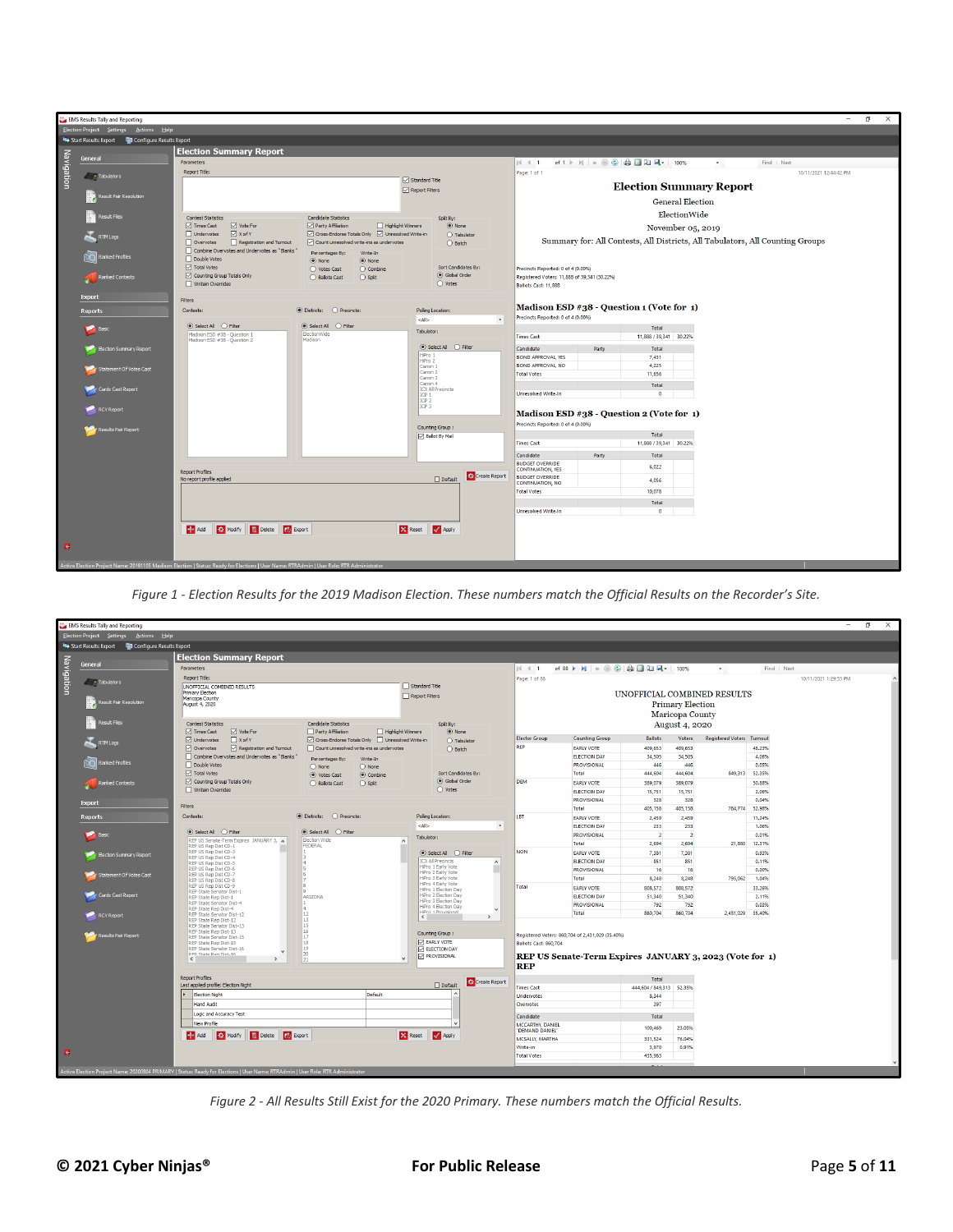Furthermore, the standard way to "archive" Dominion software is to run a backup from Election Event Designer. This method of backup is found with every past election, and it's the only way to create a zip archive with all of the database details and all of the items within the NAS directory. This operation does NOT delete any data. The last time a package file was created was on November  $13<sup>th</sup>$  as can be seen in the screenshot of the RTR logs. This is inconsistent with the County's statement an archive was created on Feb 2<sup>nd</sup>.

| <b>EE Results</b><br><b>Bill</b> Messages |                 |                                           |                         |  |  |  |  |  |  |  |
|-------------------------------------------|-----------------|-------------------------------------------|-------------------------|--|--|--|--|--|--|--|
|                                           | userRelatedInfo | executedCommand                           | operation Timestamp     |  |  |  |  |  |  |  |
| 1                                         | Admin           | User initiates the Create backup activity | 2020-11-13 16:28:32.560 |  |  |  |  |  |  |  |
| $\overline{a}$                            | Admin           | User initiates the Create backup activity | 2020-11-12 21:07:53 480 |  |  |  |  |  |  |  |
| 3                                         | Admin           | User initiates the Create backup activity | 2020-11-11 20:49:44 793 |  |  |  |  |  |  |  |
| 4                                         | Admin           | User initiates the Create backup activity | 2020-11-10 20:46:11 193 |  |  |  |  |  |  |  |
| 5                                         | Admin           | User initiates the Create backup activity | 2020-11-09 18:20:26 423 |  |  |  |  |  |  |  |
| 6                                         | Admin           | User initiates the Create backup activity | 2020-11-07 21:58:32.450 |  |  |  |  |  |  |  |
| 7                                         | Admin           | User initiates the Create backup activity | 2020-11-06 22:55:52 387 |  |  |  |  |  |  |  |
| 8                                         | Admin           | User initiates the Create backup activity | 2020-11-06 00:42:47 217 |  |  |  |  |  |  |  |
| 9                                         | Admin           | User initiates the Create backup activity | 2020-11-05 01:14:35 003 |  |  |  |  |  |  |  |
| 10                                        | Admin           | User initiates the Create backup activity | 2020-11-04 02:22:22 277 |  |  |  |  |  |  |  |
| 11                                        | Admin           | User initiates the Create backup activity | 2020-11-03 19:05:35 677 |  |  |  |  |  |  |  |
| 12                                        | Admin           | User initiates the Create backup activity | 2020-11-03 00:47:26 613 |  |  |  |  |  |  |  |
| 13                                        | Admin           | User initiates the Create backup activity | 2020-11-01 23:15:09 207 |  |  |  |  |  |  |  |
| 14                                        | Admin           | User initiates the Create backup activity | 2020-10-31 23:58:44 483 |  |  |  |  |  |  |  |
| 15                                        | Admin           | User initiates the Create backup activity | 2020-10-31 00:29:48.753 |  |  |  |  |  |  |  |
| 16                                        | Admin           | User initiates the Create backup activity | 2020-10-30 00:20:37 450 |  |  |  |  |  |  |  |
| 17                                        | Admin           | User initiates the Create backup activity | 2020-10-29 00:06:04 167 |  |  |  |  |  |  |  |
| 18                                        | Admin           | User initiates the Create backup activity | 2020-10-27 20:52:48.840 |  |  |  |  |  |  |  |
| 19                                        | Admin           | User initiates the Create backup activity | 2020-10-26 18:51:58 773 |  |  |  |  |  |  |  |

*Figure 3 - The last time an archive was created of the 2020 General Election was on 11/13 at 4:28pm.*

#### 1.6.3 FALSE COUNTY CLAIM: THE COUNTY RAN TWO FORENSIC AUDITS BY CERTIFIED COMPANIES

The procedures documented within the ProV&V report for the first Maricopa County audit did not follow any industry recognized standard digital forensic processes, and the SLI report clearly documents that they could not forensically image the EMS Server due to the RAID configuration. This is consistent with the fact that neither company is certified for forensic examination of digital equipment, and this is not work either company regularly does. Both companies are certified by the Election Assistance Commission for certifying election equipment, not for completing forensic audits.

Furthermore, since all election results were cleared from the Election Management System (EMS) Server before any of these two audits were performed; the only thing these companies could do was run test cases against the election equipment to see if it behaved properly. No results were audited by either of these two companies.

#### 1.6.4 MISLEADING COUNTY CLAIM: THE COUNTY RAN A HAND COUNT

The hand count done by Maricopa County was such a small sample size that its margin of error was more than twice the amount of the margin of victory. It is extremely misleading to suggest this is equivalent or just as accurate as a full hand count. The hand count only counted 5,200 of the 2,089,563 ballots. This equates to roughly  $1/4<sup>th</sup>$  of a percentage point of the total ballots. With this small sample size there would be a 1.357% margin of error to achieve a 95% confidence in the election results. This means that if the ballots were truly chosen randomly, then this hand count could be off by over 28,000 ballots. If the ballots were not chosen randomly then the counts could be off by even more.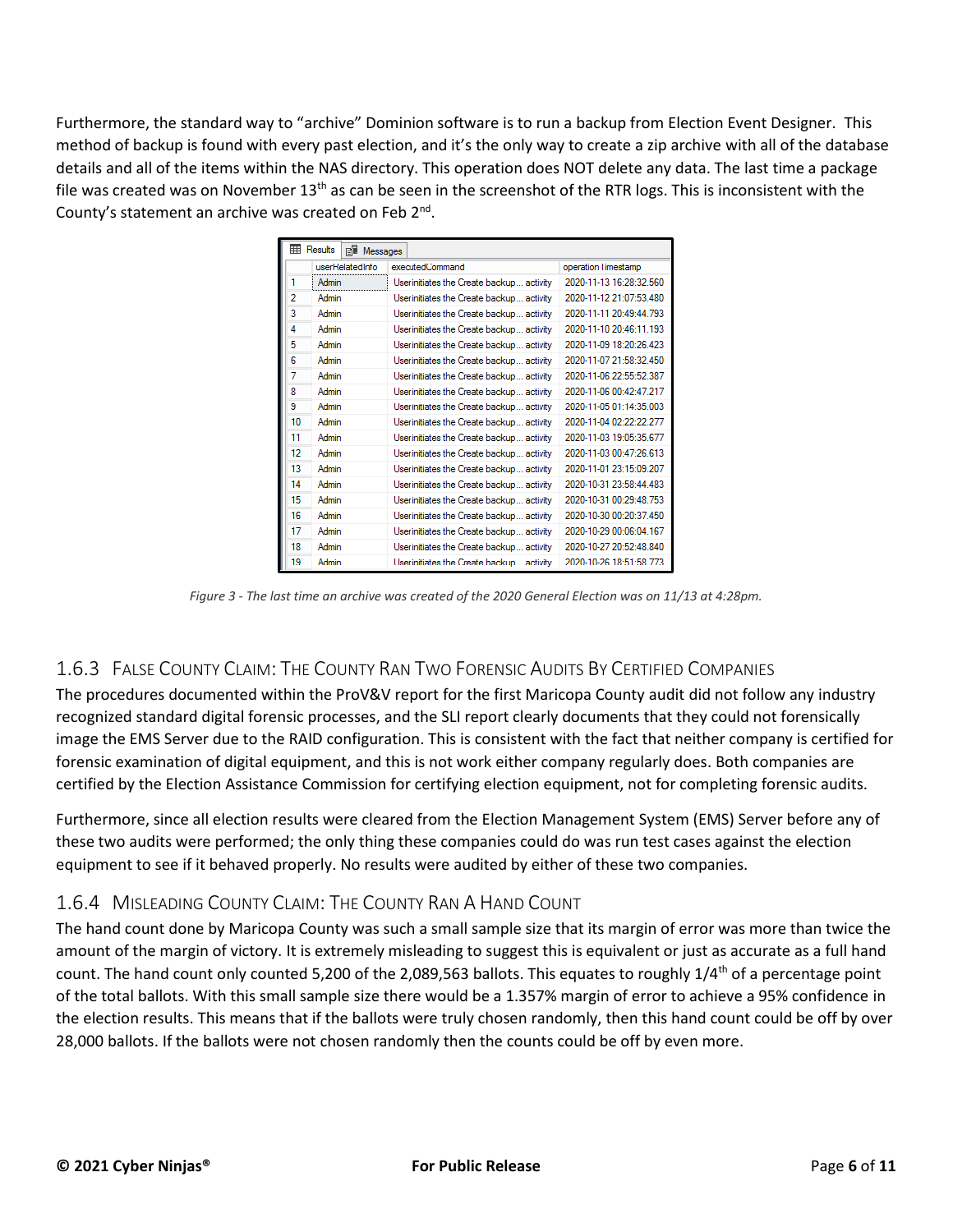# 1.7 Corrupt and Missing Ballot Images

The County claims that the fact that the ballot images are corrupt or missing from the Election Management System (EMS) Server is inconsequential, and that ballot images should have been viewed from one of the other drives provided. This defies normal audit principles where the official system of record, the EMS Server, would be utilized for the analysis. This also doesn't explain why or how the images got corrupt, or why images are missing from that system. The drive provided wasn't even in the same folder structure as the NAS directory or have any other resemblance of an official backup. For this drive to be considered as the official source of images would require that there is some documented procedure for the collection of these images.

Furthermore, a review of the drive provided doesn't include all pre-adjudicated images. The post-adjudicated images on the drive show the expected 2,089,563 images, but the pre-adjudicated images only show 1,923,719 images. The difference of 165,844 appears to be the number of ballots processed by the Election Day ImageCast Precinct 2 tabulators based on the CVR, but it's unclear why or how these images would be collected in a manner where these images were missing. As a result, it creates further questions on the reliability of these images.

At this time, the drive of pre- and post-adjudicated images has not been validated to confirm that corrupt images do not exist, but this aspect will be reviewed and be confirmed.

# 1.8 Subpoenaed Equipment Not Provided

The County can't both state that the matter of missing subpoena items was resolved in the settlement, and then proceed to argue that certain items were not in the subpoena. Furthermore, failing to comply with a subpoena is a criminal offense and not something that can be included in a civil settlement. It will be up to the Attorney General to determine if the missing subpoena items are a sufficient grievance to merit further investigation or prosecution. This is not something that is within the Senate's responsibilities.

The actual report has a more extensive list of items that were missing from the subpoena, not all of which are addressed within the County's reply. However, to address the specific items listed in the County's reply:

- **Poll Worker Laptops / Sitebook Voter Roll Check-In Devices**
	- $\circ$  Item #11 on the original subpoena<sup>5</sup> states, "forensic image of computers/devices used to work with voter rolls". This was not provided.
- **Backup Dominion EMS Server** 
	- $\circ$  The county states that the Backup Dominion EMS Server was not in use. Logs show regular backups conducted of the election database throughout the election. Normal practices would dictate that these would periodically be loaded onto a backup server to confirm the backups integrity. By definition, this is how a backup server is used and it was part of the election.
	- $\circ$  Item #3 on the original subpoena<sup>6</sup> states, "For the November 2020 general election in Maricopa County, Arizona", "Hardware and Forensic Images of Election Servers…". The backup EMS Server was not provided.
- **Ballot-on-Demand Printers & Accessible Voting Devices (ICX)**

<sup>5</sup> <https://www.scribd.com/document/531671852/SUBPOENA-January-12-2021-NEW-Senate-Sub-to-Maricopa-County>

<sup>6</sup> <https://www.scribd.com/document/531671852/SUBPOENA-January-12-2021-NEW-Senate-Sub-to-Maricopa-County>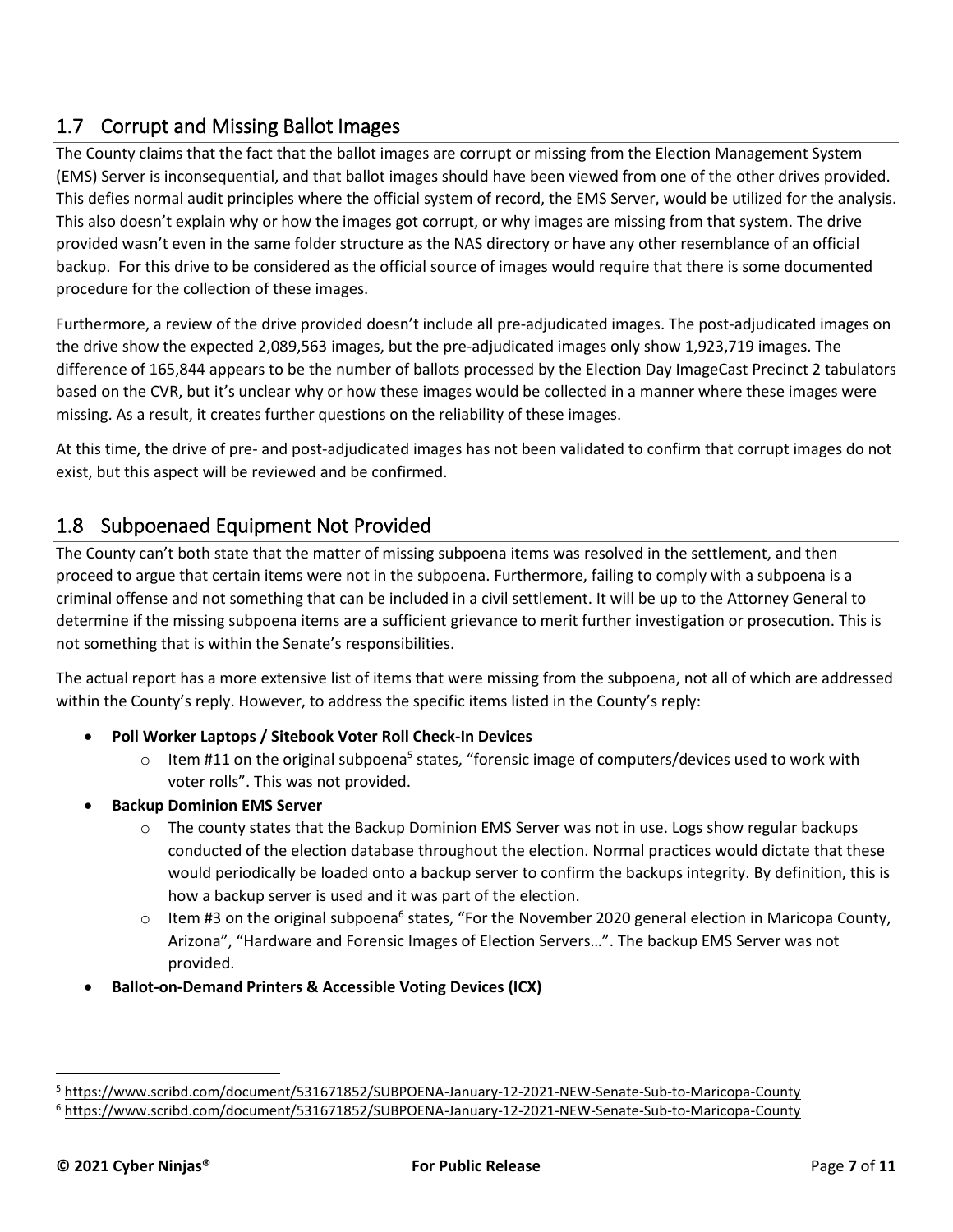- $\circ$  Item #1 of the original subpoena<sup>7</sup> states "The ballot tabulation and processing equipment from each polling place and tabulation center".
	- Based on the sentence "processing equipment" that is different than "ballot tabulation". It's unclear what else this could be referring to besides Ballot-on-Demand Printers and accessibility Ballot Marking Devices since those are the only other devices that process ballots at a polling location.
- $\circ$  Item #10 of the original subpoena<sup>8</sup> states "Election Systems and Software", "Ballot on Demand BOD printing system":

### 1.9 Internet Connections & Cyber Security practices

The County continues to repeat the claims that there was no way any of the systems could access the internet, to abdicate all responsibility to other parties for the County's failure to properly maintain the security of election systems, and to purposely misdirect on all other legitimate findings of the audit. As usual, the County fails to cite a single piece of evidence to support their opinion.

#### 1.9.1 INTERNET CONNECTIVITY

The County's response does not state that the systems were never connected to the internet; but always seems to address this issue in the present tense indicating that the election system is not currently connected to the internet; and then cite the two "forensic audits" conducted by the County that proved at the time of their "audits" there was no evidence of internet activity. CyFIR's analysis never stated that the systems were always connected to the internet, but simply stated that there are distinct periods of time where internet connectivity can be validated. As a result, while on the surface it looks like the County is countering the claims in the audit report; in fact, their response appears to be a misdirection.

CyFIR utilized a tool called HstEx v4 from Digital Detective to review the hard drives of all the affected systems for artifacts of internet activity. This tool both looks at the allocated space, which is the normal file structure you see on a system, and the unallocated space, which is what shows up on your system as "free space". When you delete a file on your file system the space that file occupied is shown in the computer as "free space"; but the file itself is still fully intact on the file system until the computer puts some other file in the space occupied prior by that file. In this way the tool looks at both normal files and deleted files.

HstEX v4 identified and extracted all internet history into a .hstx file that was analyzed using the Digital Detective NetAnalysis v2 tool. In addition to the URL that was navigated to, this data includes a visits column. Per the tool documentation<sup>9</sup> and basic forensic analysis, the visits field is ONLY populated when a URL is actually visited and does not populate when a web page cannot be resolved. This visits column can be seen in all of the following screenshots of the tool output, and clearly refutes the claim that the machines never had a pathway to the internet.

<sup>7</sup> <https://www.scribd.com/document/531671852/SUBPOENA-January-12-2021-NEW-Senate-Sub-to-Maricopa-County>

<sup>8</sup> <https://www.scribd.com/document/531671852/SUBPOENA-January-12-2021-NEW-Senate-Sub-to-Maricopa-County>

<sup>9</sup> <https://www.digital-detective.net/Documents/NetAnalysis%20v2%20User%20Guide.pdf>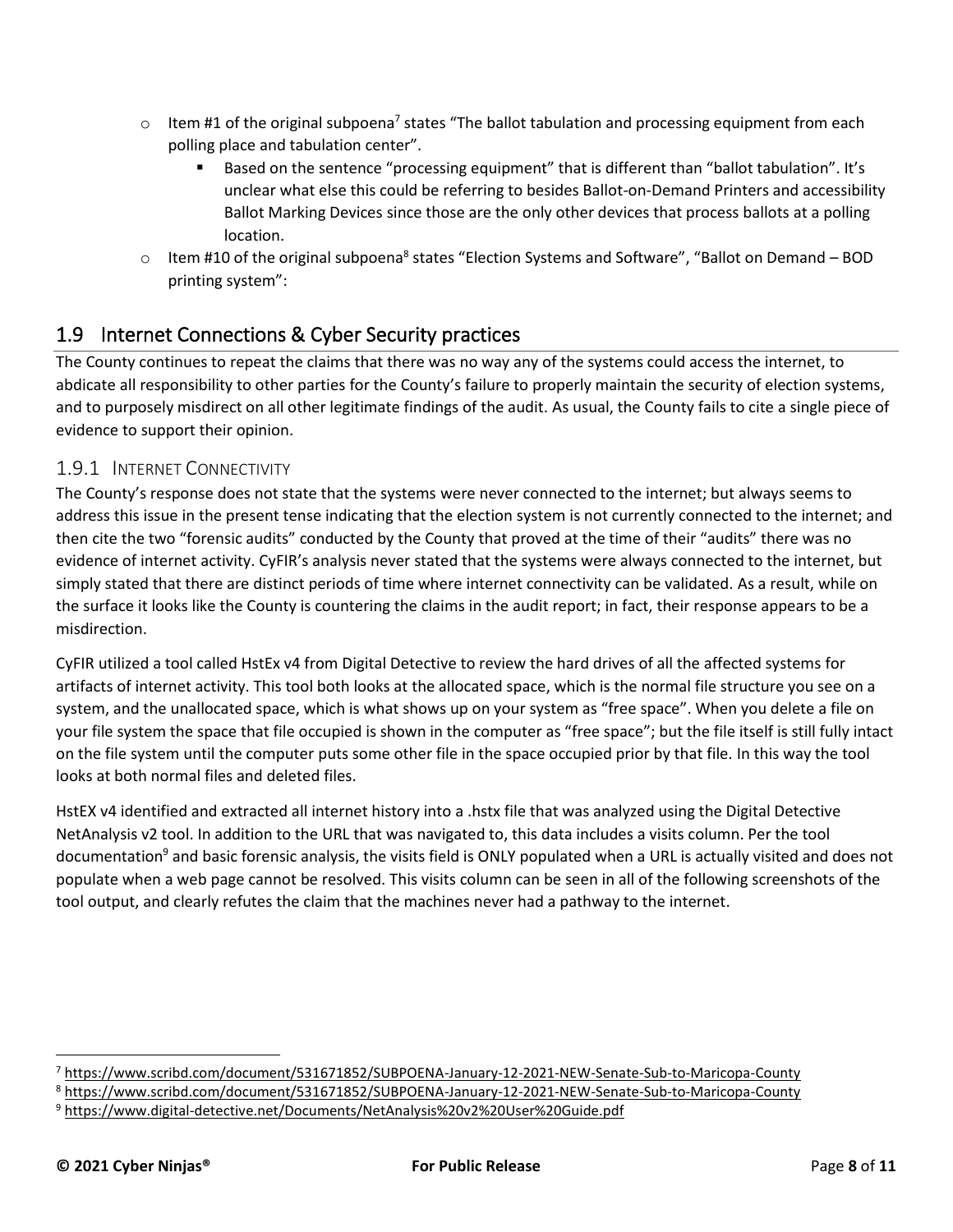### 1.9.1.1 EMS SERVER CONNECTIONS

On 2 February 2021 the EMS Server connected to the az700632.vo.msecnd.net web site three times.

| Date Visited [UTC]      | Date Visited [Local]    | Visits | URL                                                                                      |  |
|-------------------------|-------------------------|--------|------------------------------------------------------------------------------------------|--|
| 2021-02-02 00:17:30.906 | 2021-02-01 17:17:30.906 |        | 1 https://az700632.vo.msecnd.net/pub/ExtMgr/CompatList/CompatibilityList.xml.errormarker |  |
| 2021-02-02 00:17:33.935 | 2021-02-01 17:17:33.935 |        | 2 https://az700632.vo.msecnd.net/pub/ExtMgr/CompatList/CompatibilityList.xml.errormarker |  |

*Figure 4 - EMS Internet Connections*

#### 1.9.1.1 EMS CLIENT 1 CONNECTIONS

The EMS Client 1 connected to three different sites a total of 9 separate times after the installation of the Dominion software. Figure 5 – EMS Client 1 Connections details these connections.

| Date Visited [UTC]  | Date Visited [Local] | Visits | <b>URL</b>                                                                         | User       |
|---------------------|----------------------|--------|------------------------------------------------------------------------------------|------------|
| 02/07/2020 20:02:19 | 02/07/2020 13:02:19  |        | 2 http://www.bing.com/search?q=192.138.100.11&src=IE-SearchBox&FORM=IE11SR&pc=EUPP |            |
| 02/22/2021 23:08:13 | 02/22/2021 16:08:13  |        | 5 https://go.microsoft.com/fwlink/?LinkId=838604                                   | emsadmin01 |
| 02/07/2020 20:00:53 | 02/07/2020 13:00:53  |        | 2 https://go.microsoft.com/fwlink/p/?LinkId=255141                                 | emsadmin01 |

*Figure 5 - EMS Client 1 Connections*

#### 1.9.1.2 EMS CLIENT 3 CONNECTIONS

The EMS Client 3 connected to the go.microsoft.com web site 6 times after the installation of the Dominion software. Figure 6 – EMS Client 3 Connections details these connections.

| Date Visited [UTC]  | Date Visited [Local] | Visits | <b>URL</b>                                       | User       |
|---------------------|----------------------|--------|--------------------------------------------------|------------|
| 08/06/2019 16:26:03 | 08/06/2019 09:26:03  |        | 2 http://192.168.100.11/portal_top.html          | emsadmin01 |
| 08/06/2019 16:26:01 | 08/06/2019 09:26:01  |        | 2 http://192.168.100.11/                         | emsadmin01 |
| 08/06/2019 16:26:03 | 08/06/2019 09:26:03  |        | 2 http://192.168.100.11/portal_top.html          | emsadmin01 |
| 08/06/2019 16:26:03 | 08/06/2019 09:26:03  |        | 2 http://192.168.100.11/portal top.html          | emsadmin01 |
| 08/06/2019 16:26:01 | 08/06/2019 09:26:01  |        | 2 http://192.168.100.11/                         | emsadmin01 |
| 08/06/2019 16:26:13 | 08/06/2019 09:26:13  |        | 3 http://192.168.100.11/                         | emsadmin01 |
| 08/06/2019 16:26:27 | 08/06/2019 09:26:27  |        | 3 http://192.168.100.11/checkLogin.cgi           | emsadmin01 |
| 08/06/2019 16:26:27 | 08/06/2019 09:26:27  |        | 3 http://192.168.100.11/portal_top.html          | emsadmin01 |
| 02/04/2021 00:36:19 | 02/03/2021 17:36:19  |        | 6 https://go.microsoft.com/fwlink/?LinkId=838604 | emsadmin03 |

*Figure 6 - EMS Client 3 Connections*

#### 1.9.1.3 REWEB1601 AND REGIS1202 CONNECTIONS

The Maricopa County Board of Supervisors represented to the public and to the auditors that none of the election systems were connected to the internet. The Maricopa Board of Supervisors did not provide any qualifying statements to the auditors at the time of equipment delivery, nor did they provide a network diagram explaining that the REWEB1601 and the REGIS1202 servers were connected to the internet. The auditors subsequently took the Maricopa Board of Supervisors at their stated word and reported the internet connections to each of these servers to the Arizona Senate. The auditors appreciate the Maricopa County Board of Supervisors admission that these two servers were indeed connected to the internet. The Maricopa County Board of Supervisors stated that two federally certified Voting System Testing Laboratories independently reported that the systems were not connected to the internet. It is not uncommon for firms to miss internet artifacts that may exist in the unallocated and allocated space of a system.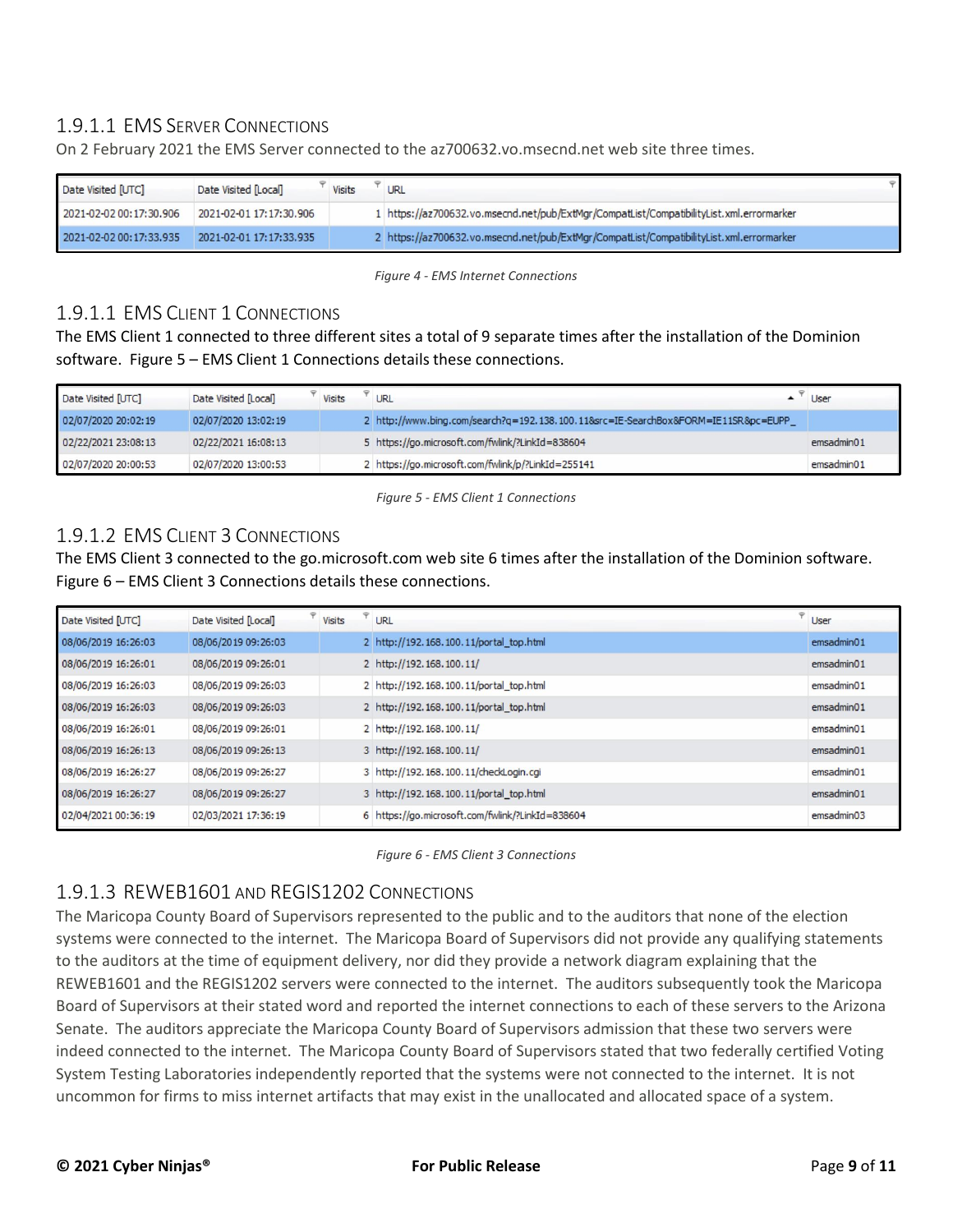### 1.9.2 SOFTWARE AND PATCH MANAGEMENT

The County's neglect of the software, patch management, and virus scan updates violates all solid principles of Cyber Security and demonstrates a negligence in protecting the integrity of voting system. Their attempts to blame the Election Assistance Commission (EAC) is disingenuous at best and simply demonstrates they're failure to take responsibility and control of their election systems, and instead attempting to delegate all responsibility to the voting machine vendor.

The EAC clearly has a process for "de minimis changes"<sup>10</sup> to account for Operating System level patches and changes to trusted builds, and advocates those critical patches be applied<sup>11</sup>. This advice is further enforced by the Cybersecurity & Infrastructure Security Agency<sup>12</sup> (CISA), and the Center for Internet Security<sup>13</sup> (CIS). Nowhere in any documentation is there any indication that virus scans update would somehow negate the certification, yet those were also not applied.

The fact that the County failed to recognize the risk of having out-of-date software and never requested the voting machine vendor to go through the simple process to get patches approved, as is required by the "Warranty" section of the County's contract<sup>14</sup>, nor did they choose to move to a later version of the voting system software that has later approved patches; does not somehow make their system secure. The County failed to implement basic Cybersecurity hygiene. This should be acknowledged, and policies put in place to make sure this never happens again.

### 1.9.3 CREDENTIAL MANAGEMENT

The County's response related to credential management is beyond misleading and goes into the realm out outright lies. They state, "To access each tabulator, an operator needs a series of two passwords and a security token (key). Passwords used to access the election program and to tabulate ballots are changed prior to each election." This statement only applies to the ImageCast Precinct 2 (ICP2) tabulators which were ONLY used on election day and doesn't apply to ballots tabulated on the HiPro or the ImageCast Precinct devices. To give perspective, the ICP2 only accounted for 7.9% of the vote, while the other tabulators accounted for 92.1% of the vote. The devices that tabulated 92.1% of the vote, as well as the systems utilized to generate the output for the official certified results; were where the problems outlined within the audit report were found.

To be more specific, the credential management finding is specific to the username and passwords required to access the EMS server, the EMS workstations, the Adjudication workstations, the HiPro scanners and the ImageCast (ICC) Workstations. Accessing these systems did not require anything but a typical computer username and password combination. The usernames/accounts of these systems were not assigned to specific individuals, but rather were shared between various people. The passwords for these accounts were created during the installation of the Dominion software on 8/6/2019 and were never changed up to the point where these systems were delivered for the audit. Furthermore, in complete disregard to all standard security practices, the same password was used for ALL user accounts on ALL of the EMS, EMS Client, ICC, HiPro, and Adjudication systems. To be clear, if someone knew the password to a single user account on one of these systems that individual would know the password to the admin account on any of these systems.

<sup>&</sup>lt;sup>10</sup> [https://www.eac.gov/sites/default/files/voting\\_equipment/NOC19.01\\_SoftwareDeMinimisChanges\\_11-15-2019.pdf](https://www.eac.gov/sites/default/files/voting_equipment/NOC19.01_SoftwareDeMinimisChanges_11-15-2019.pdf)

<sup>11</sup> <https://www.eac.gov/windows-critical-update-faq>

<sup>12</sup> <https://us-cert.cisa.gov/ncas/tips/ST19-002>

<sup>&</sup>lt;sup>13</sup> <https://www.cisecurity.org/spotlight/ei-isac-cybersecurity-spotlight-patching/>

<sup>14</sup> <https://www.scribd.com/document/533751776/Maricopa-County-Elections-Tabulation-System-Contract> (Page 34)